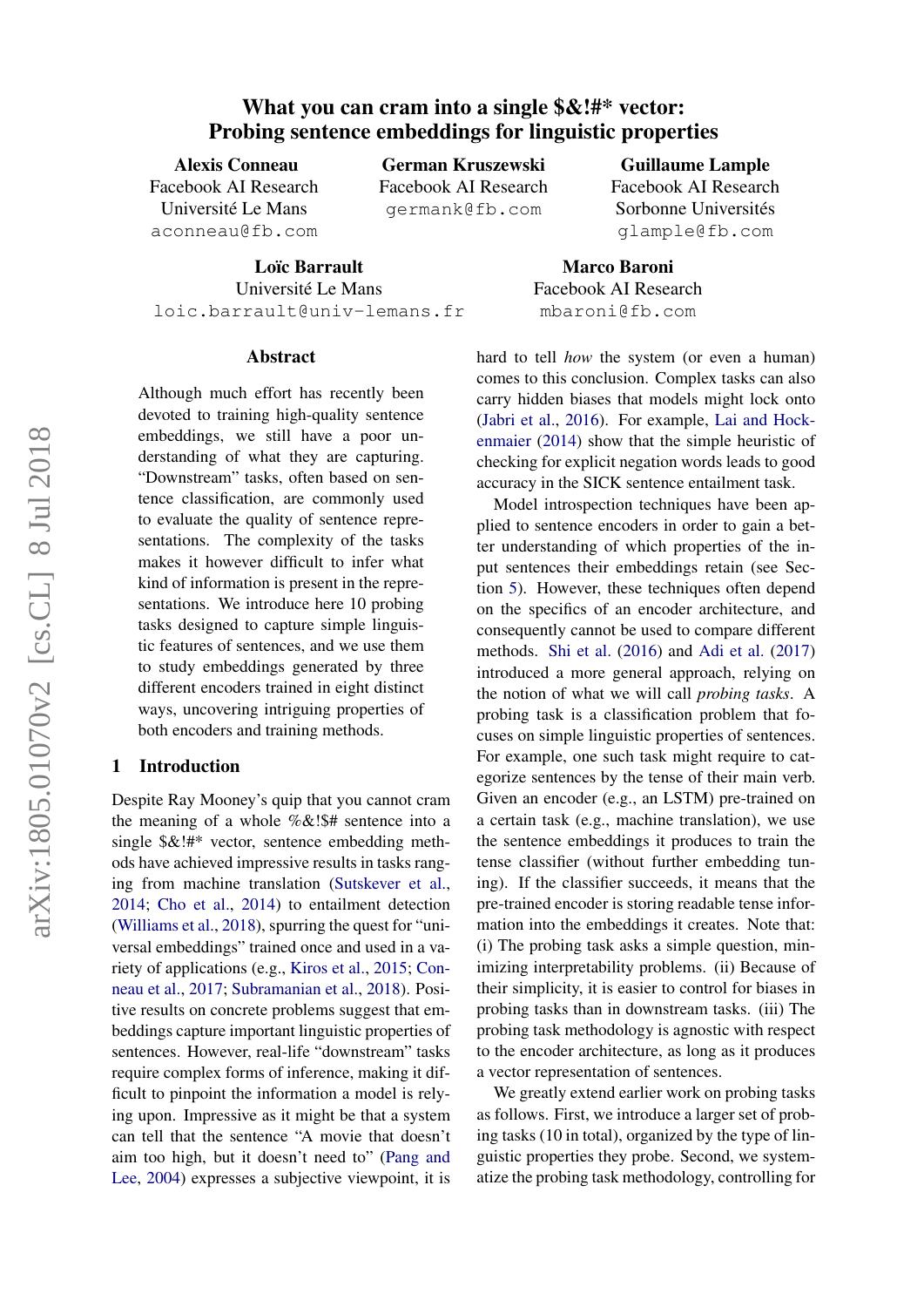a number of possible nuisance factors, and framing all tasks so that they only require single sentence representations as input, for maximum generality and to ease result interpretation. Third, we use our probing tasks to explore a wide range of state-of-the-art encoding architectures and training methods, and further relate probing and downstream task performance. Finally, we are publicly releasing our probing data sets and tools, hoping they will become a standard way to study the linguistic properties of sentence embeddings.[1](#page-1-0)

# 2 Probing tasks

In constructing our probing benchmarks, we adopted the following criteria. First, for generality and interpretability, the task classification problem should only require single sentence embeddings as input (as opposed to, e.g., sentence and word embeddings, or multiple sentence representations). Second, it should be possible to construct large training sets in order to train parameter-rich multi-layer classifiers, in case the relevant properties are non-linearly encoded in the sentence vectors. Third, nuisance variables such as lexical cues or sentence length should be controlled for. Finally, and most importantly, we want tasks that address an interesting set of linguistic properties. We thus strove to come up with a set of tasks that, while respecting the previous constraints, probe a wide range of phenomena, from superficial properties of sentences such as which words they contain to their hierarchical structure to subtle facets of semantic acceptability. We think the current task set is reasonably representative of different linguistic domains, but we are not claiming that it is exhaustive. We expect future work to extend it.

The sentences for all our tasks are extracted from the Toronto Book Corpus [\(Zhu et al.,](#page-10-5) [2015\)](#page-10-5), more specifically from the random pre-processed portion made available by [Paperno et al.](#page-10-6) [\(2016\)](#page-10-6). We only sample sentences in the 5-to-28 word range. We parse them with the Stanford Parser (2017-06-09 version), using the pre-trained PCFG model [\(Klein and Manning,](#page-9-5) [2003\)](#page-9-5), and we rely on the part-of-speech, constituency and dependency parsing information provided by this tool where needed. For each task, we construct training sets containing 100k sentences, and 10k-sentence val-

idation and test sets. All sets are balanced, having an equal number of instances of each target class.

Surface information These tasks test the extent to which sentence embeddings are preserving surface properties of the sentences they encode. One can solve the surface tasks by simply looking at tokens in the input sentences: no linguistic knowledge is called for. The first task is to predict the *length* of sentences in terms of number of words (SentLen). Following [Adi et al.](#page-8-0) [\(2017\)](#page-8-0), we group sentences into 6 equal-width bins by length, and treat SentLen as a 6-way classification task. The *word content* (WC) task tests whether it is possible to recover information about the original words in the sentence from its embedding. We picked 1000 mid-frequency words from the source corpus vocabulary (the words with ranks between 2k and 3k when sorted by frequency), and sampled equal numbers of sentences that contain one and only one of these words. The task is to tell which of the 1k words a sentence contains (1k-way classification). This setup allows us to probe a sentence embedding for word content without requiring an auxiliary word embedding (as in the setup of Adi and colleagues).

Syntactic information The next batch of tasks test whether sentence embeddings are sensitive to syntactic properties of the sentences they encode. The *bigram shift* (BShift) task tests whether an encoder is sensitive to legal word orders. In this binary classification problem, models must distinguish intact sentences sampled from the corpus from sentences where we inverted two random adjacent words ("What *you are* doing out there?").

The *tree depth* (TreeDepth) task checks whether an encoder infers the hierarchical structure of sentences, and in particular whether it can group sentences by the depth of the longest path from root to any leaf. Since tree depth is naturally correlated with sentence length, we de-correlate these variables through a structured sampling procedure. In the resulting data set, tree depth values range from 5 to 12, and the task is to categorize sentences into the class corresponding to their depth (8 classes). As an example, the following is a long (22 tokens) but shallow (max depth: 5) sentence: " $\left[1\right]$  [2 But right now, for the time being, my past, my fears, and my thoughts  $\left[3 \right]$  were  $\left[4 \right]$ my [5business]]].]]" (the outermost brackets correspond to the ROOT and S nodes in the parse).

<span id="page-1-0"></span><sup>1</sup>[https://github.com/facebookresearch/](https://github.com/facebookresearch/SentEval/tree/master/data/probing) [SentEval/tree/master/data/probing](https://github.com/facebookresearch/SentEval/tree/master/data/probing)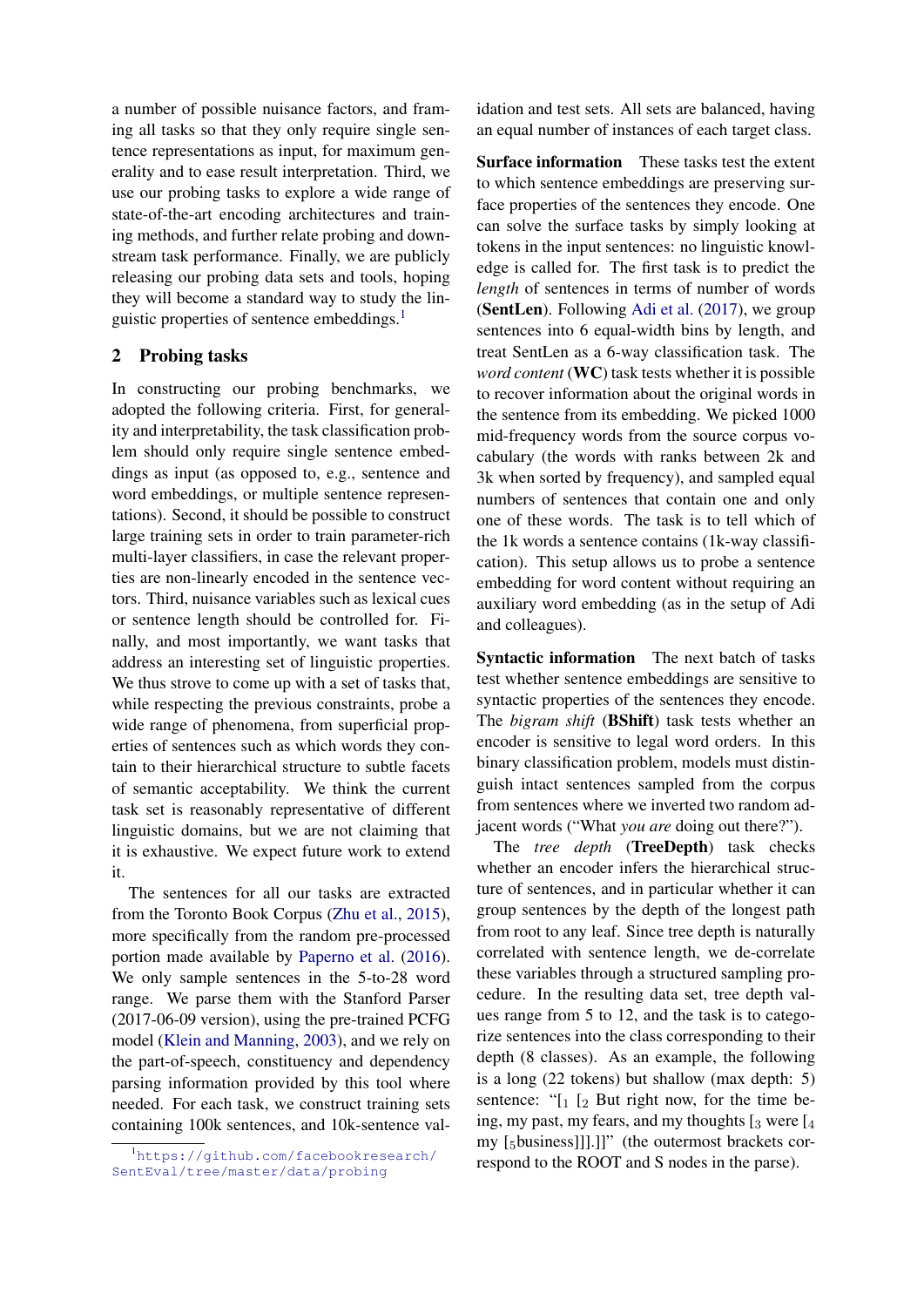In the top constituent task (TopConst), sentences must be classified in terms of the sequence of top constituents immediately below the sentence (S) node. An encoder that successfully addresses this challenge is not only capturing latent syntactic structures, but clustering them by constituent types. TopConst was introduced by [Shi](#page-10-4) [et al.](#page-10-4) [\(2016\)](#page-10-4). Following them, we frame it as a 20-way classification problem: 19 classes for the most frequent top constructions, and one for all other constructions. As an example, "[Then] [very dark gray letters on a black screen] [appeared] [.]" has top constituent sequence: "ADVP NP VP .".

Note that, while we would not expect an untrained human subject to be explicitly aware of tree depth or top constituency, similar information must be implicitly computed to correctly parse sentences, and there is suggestive evidence that the brain tracks something akin to tree depth during sentence processing [\(Nelson et al.,](#page-10-7) [2017\)](#page-10-7).

Semantic information These tasks also rely on syntactic structure, but they further require some understanding of what a sentence denotes. The Tense task asks for the tense of the main-clause verb (VBP/VBZ forms are labeled as present, VBD as past). No target form occurs across the train/dev/test split, so that classifiers cannot rely on specific words (it is not clear that Shi and colleagues, who introduced this task, controlled for this factor). The *subject number* (SubjNum) task focuses on the number of the subject of the main clause (number in English is more often explicitly marked on nouns than verbs). Again, there is no target overlap across partitions. Similarly, *object number* (**ObjNum**) tests for the number of the direct object of the main clause (again, avoiding lexical overlap). To solve the previous tasks correctly, an encoder must not only capture tense and number, but also extract structural information (about the main clause and its arguments). We grouped Tense, SubjNum and ObjNum with the semantic tasks, since, at least for models that treat words as unanalyzed input units (without access to morphology), they must rely on what a sentence denotes (e.g., whether the described event took place in the past), rather than on structural/syntactic information. We recognize, however, that the boundary between syntactic and semantic tasks is somewhat arbitrary.

In the *semantic odd man out* (SOMO) task, we modified sentences by replacing a random noun

or verb *o* with another noun or verb *r*. To make the task more challenging, the bigrams formed by the replacement with the previous and following words in the sentence have frequencies that are comparable (on a log-scale) with those of the original bigrams. That is, if the original sentence contains bigrams  $w_{n-1}$ o and  $ow_{n+1}$ , the corresponding bigrams  $w_{n-1}r$  and  $rw_{n+1}$  in the modified sentence will have comparable corpus frequencies. No sentence is included in both original and modified format, and no replacement is repeated across train/dev/test sets. The task of the classifier is to tell whether a sentence has been modified or not. An example modified sentence is: " No one could see this Hayes and I wanted to know if it was real or a *spoonful* (orig.: *ploy*)." Note that judging plausibility of a syntactically well-formed sentence of this sort will often require grasping rather subtle semantic factors, ranging from selectional preference to topical coherence.

The coordination inversion (CoordInv) benchmark contains sentences made of two coordinate clauses. In half of the sentences, we inverted the order of the clauses. The task is to tell whether a sentence is intact or modified. Sentences are balanced in terms of clause length, and no sentence appears in both original and inverted versions. As an example, original "They might be only memories, but I can still feel each one" becomes: "I can still feel each one, but they might be only memories." Often, addressing CoordInv requires an understanding of broad discourse and pragmatic factors.

Row Hum. Eval. of Table [2](#page-5-0) reports humanvalidated "reasonable" upper bounds for all the tasks, estimated in different ways, depending on the tasks. For the surface ones, there is always a straightforward correct answer that a human annotator with enough time and patience could find. The upper bound is thus estimated at 100%. The TreeDepth, TopConst, Tense, SubjNum and ObjNum tasks depend on automated PoS and parsing annotation. In these cases, the upper bound is given by the proportion of sentences correctly annotated by the automated procedure. To estimate this quantity, one linguistically-trained author checked the annotation of 200 randomly sampled test sentences from each task. Finally, the BShift, SOMO and CoordInv manipulations can accidentally generate acceptable sentences. For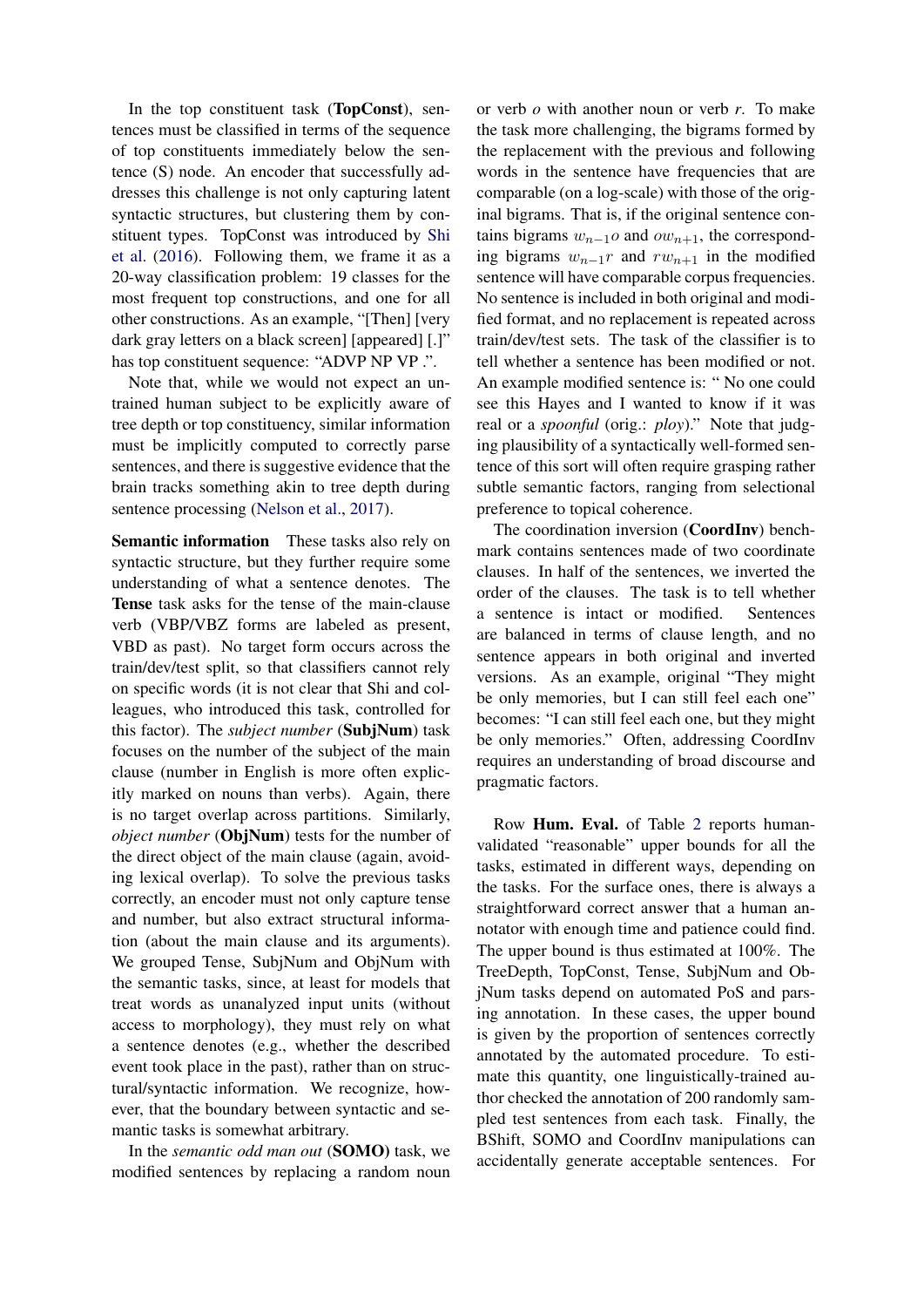example, one modified SOMO sentence is: "He pulled out the large round *onion* (orig.: *cork*) and saw the amber balm inside.", that is arguably not more anomalous than the original. For these tasks, we ran Amazon Mechanical Turk experiments in which subjects were asked to judge whether 1k randomly sampled test sentences were acceptable or not. Reported human accuracies are based on majority voting. See Appendix for details.

# 3 Sentence embedding models

In this section, we present the three sentence encoders that we consider and the seven tasks on which we train them.

### 3.1 Sentence encoder architectures

A wide variety of neural networks encoding sentences into fixed-size representations exist. We focus here on three that have been shown to perform well on standard NLP tasks.

BiLSTM-last/max For a sequence of T words  $\{w_t\}_{t=1,\dots,T}$ , a bidirectional LSTM computes a set of T vectors  $\{h_t\}_t$ . For  $t \in [1, \ldots, T]$ ,  $h_t$  is the concatenation of a forward LSTM and a backward LSTM that read the sentences in two opposite directions. We experiment with two ways of combining the varying number of  $(h_1, \ldots, h_T)$ to form a fixed-size vector, either by selecting the last hidden state of  $h_T$  or by selecting the maximum value over each dimension of the hidden units. The choice of these models are motivated by their demonstrated efficiency in seq2seq [\(Sutskever et al.,](#page-10-0) [2014\)](#page-10-0) and universal sentence representation learning [\(Conneau et al.,](#page-9-2) [2017\)](#page-9-2), re-spectively.<sup>[2](#page-3-0)</sup>

Gated ConvNet We also consider the nonrecurrent convolutional equivalent of LSTMs, based on stacked gated temporal convolutions. Gated convolutional networks were shown to perform well as neural machine translation encoders [\(Gehring et al.,](#page-9-6) [2017\)](#page-9-6) and language modeling decoders [\(Dauphin et al.,](#page-9-7) [2017\)](#page-9-7). The encoder is composed of an input word embedding table that is augmented with positional encodings [\(Sukhbaatar](#page-10-8) [et al.,](#page-10-8) [2015\)](#page-10-8), followed by a stack of temporal convolutions with small kernel size. The output of each convolutional layer is filtered by a gating mechanism, similar to the one of LSTMs. Finally, max-pooling along the temporal dimension is performed on the output feature maps of the last convolution [\(Collobert and Weston,](#page-9-8) [2008\)](#page-9-8).

# 3.2 Training tasks

Seq2seq systems have shown strong results in machine translation [\(Zhou et al.,](#page-10-9) [2016\)](#page-10-9). They consist of an *encoder* that encodes a source sentence into a fixed-size representation, and a *decoder* which acts as a conditional language model and that generates the target sentence. We train Neural Machine Translation systems on three language pairs using about 2M sentences from the Europarl corpora [\(Koehn,](#page-9-9) [2005\)](#page-9-9). We pick English-French, which involves two similar languages, English-German, involving larger syntactic differences, and English-Finnish, a distant pair. We also train with an AutoEncoder objective [\(Socher et al.,](#page-10-10) [2011\)](#page-10-10) on Europarl source English sentences. Following [Vinyals et al.](#page-10-11) [\(2015\)](#page-10-11), we train a seq2seq architecture to generate linearized grammatical parse trees (see Table [1\)](#page-4-0) from source sentences (Seq2Tree). We use the Stanford parser to generate trees for Europarl source English sentences. We train SkipThought vectors [\(Kiros et al.,](#page-9-1) [2015\)](#page-9-1) by predicting the next sentence given the current one [\(Tang et al.,](#page-10-12) [2017\)](#page-10-12), on 30M sentences from the Toronto Book Corpus, excluding those in the probing sets. Finally, following [Conneau et al.](#page-9-2) [\(2017\)](#page-9-2), we train sentence encoders on Natural Language Inference using the concatenation of the SNLI [\(Bowman et al.,](#page-9-10) [2015\)](#page-9-10) and MultiNLI [\(Bowman et al.,](#page-9-10) [2015\)](#page-9-10) data sets (about 1M sentence pairs). In this task, a sentence encoder is trained to encode two sentences, which are fed to a classifier and whose role is to distinguish whether the sentences are contradictory, neutral or entailed. Finally, as in [Conneau et al.](#page-9-2) [\(2017\)](#page-9-2), we also include Untrained encoders with random weights, which act as random projections of pre-trained word embeddings.

### 3.3 Training details

BiLSTM encoders use 2 layers of 512 hidden units (∼4M parameters), Gated ConvNet has 8 convolutional layers of 512 hidden units, kernel size 3 (∼12M parameters). We use pre-trained fast-Text word embeddings of size 300 [\(Mikolov et al.,](#page-10-13) [2018\)](#page-10-13) without fine-tuning, to isolate the impact of encoder architectures and to handle words outside the training sets. Training task performance and further details are in Appendix.

<span id="page-3-0"></span><sup>&</sup>lt;sup>2</sup>We also experimented with a unidirectional LSTM, with consistently poorer results.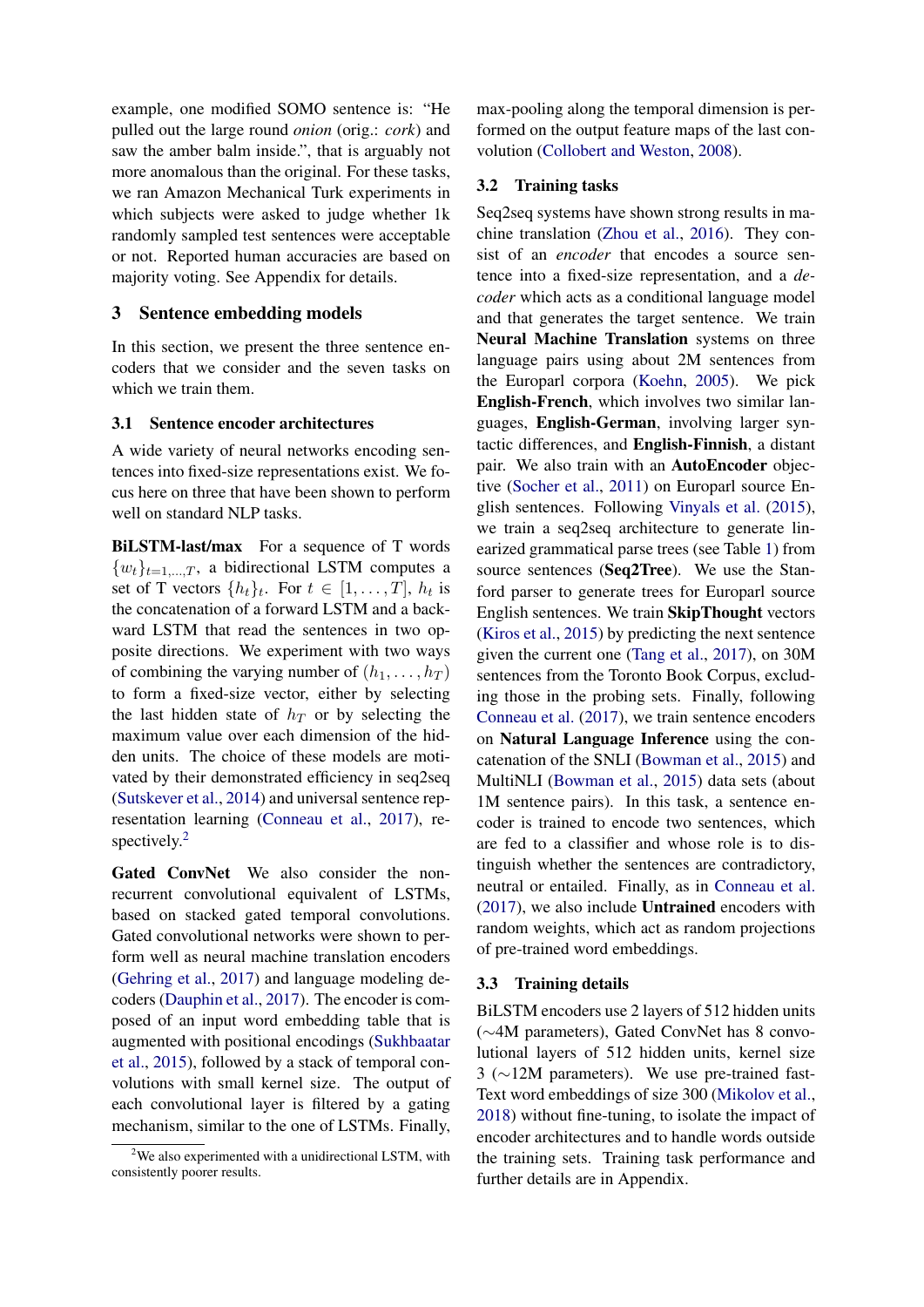| task        | source                                                       | target                                                                                          |  |  |  |  |
|-------------|--------------------------------------------------------------|-------------------------------------------------------------------------------------------------|--|--|--|--|
| AutoEncoder | I myself was out on an island in the                         | I myself was out on an island in the Swedish                                                    |  |  |  |  |
|             | Swedish archipelago, at Sandhamn.                            | archipelago, at Sand@ ham@ n.                                                                   |  |  |  |  |
| NMT En-Fr   | I myself was out on an island in the                         | Je me trouvais ce jour là sur une île de l'archipel sué-                                        |  |  |  |  |
|             | Swedish archipelago, at Sandhamn.                            | dois, à Sand@ ham@ n.                                                                           |  |  |  |  |
| NMT En-De   | We really need to up our particular con-                     | Wir müssen wirklich unsere spezielle Hilfs@ leistung                                            |  |  |  |  |
|             | tribution in that regard.                                    | in dieser Hinsicht aufstocken.                                                                  |  |  |  |  |
|             | It is too early to see one system as a uni-                  | Nyt on liian aikaista nostaa yksi järjestelmä jal@                                              |  |  |  |  |
| NMT En-Fi   | versal panacea and dismiss another.                          | usta@ lle ja antaa jollekin toiselle huono arvo@ sana.                                          |  |  |  |  |
|             |                                                              | the new sami didn't mind standing barefoot in dirty                                             |  |  |  |  |
| SkipThought | the old sami was gone, and he was a<br>different person now. | white, sans ra@ y-@ bans and without beautiful                                                  |  |  |  |  |
|             |                                                              | women following his every move.                                                                 |  |  |  |  |
|             | Dikoya is a village in Sri Lanka.                            | $(\text{root } (S \text{ (NP NNP )} \text{NP} (VP V BZ (NP \text{ (NP DT NN )} \text{NP}$       |  |  |  |  |
| Seq2Tree    |                                                              | $(pP IN (NP NNP NNP)_{NP})_{PP})_{NP}$ ) <sub>NP</sub> ) <sub>NP</sub> . $)S$ ) <sub>ROOT</sub> |  |  |  |  |

<span id="page-4-0"></span>Table 1: Source and target examples for seq2seq training tasks.

# 4 Probing task experiments

Baselines Baseline and human-bound performance are reported in the top block of Table [2.](#page-5-0) Length is a linear classifier with sentence length as sole feature. NB-uni-tfidf is a Naive Bayes classifier using words' tfidf scores as features, NBbi-tfidf its extension to bigrams. Finally, BoVfastText derives sentence representations by averaging the fastText embeddings of the words they contain (same embeddings used as input to the encoders).[3](#page-4-1)

Except, trivially, for Length on SentLen and the NB baselines on WC, there is a healthy gap between top baseline performance and human upper bounds. NB-uni-tfidf evaluates to what extent our tasks can be addressed solely based on knowledge about the distribution of words in the training sentences. Words are of course to some extent informative for most tasks, leading to relatively high performance in Tense, SubjNum and ObjNum. Recall that the words containing the probed features are disjoint between train and test partitions, so we are not observing a confound here, but rather the effect of the redundancies one expects in natural language data. For example, for Tense, since sentences often contain more than one verb in the same tense, NB-uni-tfidf can exploit nontarget verbs as cues: the NB features most associated to the past class are verbs in the past tense (e.g "sensed", "lied", "announced"), and similarly for present (e.g "uses", "chuckles", "frowns"). Using bigram features (NB-bi-tfidf) brings in general little or no improvement with respect to the unigram baseline, except, trivially, for the BShift task, where NB-bi-tfidf can easily detect unlikely bigrams. NB-bi-tfidf has below-random performance on SOMO, confirming that the semantic intruder is not given away by superficial bigram cues.

Our first striking result is the good overall performance of Bag-of-Vectors, confirming early insights that aggregated word embeddings capture surprising amounts of sentence information [\(Pham](#page-10-15) [et al.,](#page-10-15) [2015;](#page-10-15) [Arora et al.,](#page-8-1) [2017;](#page-8-1) [Adi et al.,](#page-8-0) [2017\)](#page-8-0). BoV's good WC and SentLen performance was already established by [Adi et al.](#page-8-0) [\(2017\)](#page-8-0). Not surprisingly, word-order-unaware BoV performs randomly in BShift and in the more sophisticated semantic tasks SOMO and CoordInv. More interestingly, BoV is very good at the Tense, SubjNum, ObjNum, and TopConst tasks (much better than the word-based baselines), and well above chance in TreeDepth. The good performance on Tense, SubjNum and ObjNum has a straightforward explanation we have already hinted at above. Many sentences are naturally "redundant", in the sense that most tensed verbs in a sentence are in the same tense, and similarly for number in nouns. In 95.2% Tense, 75.9% SubjNum and 78.7% ObjNum test sentences, the target tense/number feature is also the majority one for the whole sentence. Word embeddings capture features such as number and tense [\(Mikolov et al.,](#page-10-16) [2013\)](#page-10-16), so aggregated word embeddings will naturally track these features' majority values in a sentence. BoV's TopConst and TreeDepth performance is more surprising. Accuracy is well above NB, showing that BoV is exploiting cues beyond specific words strongly associated to the target classes. We conjecture that more abstract word features captured

<span id="page-4-1"></span><sup>&</sup>lt;sup>3</sup>Similar results are obtained summing embeddings, and using GloVe embeddings [\(Pennington et al.,](#page-10-14) [2014\)](#page-10-14).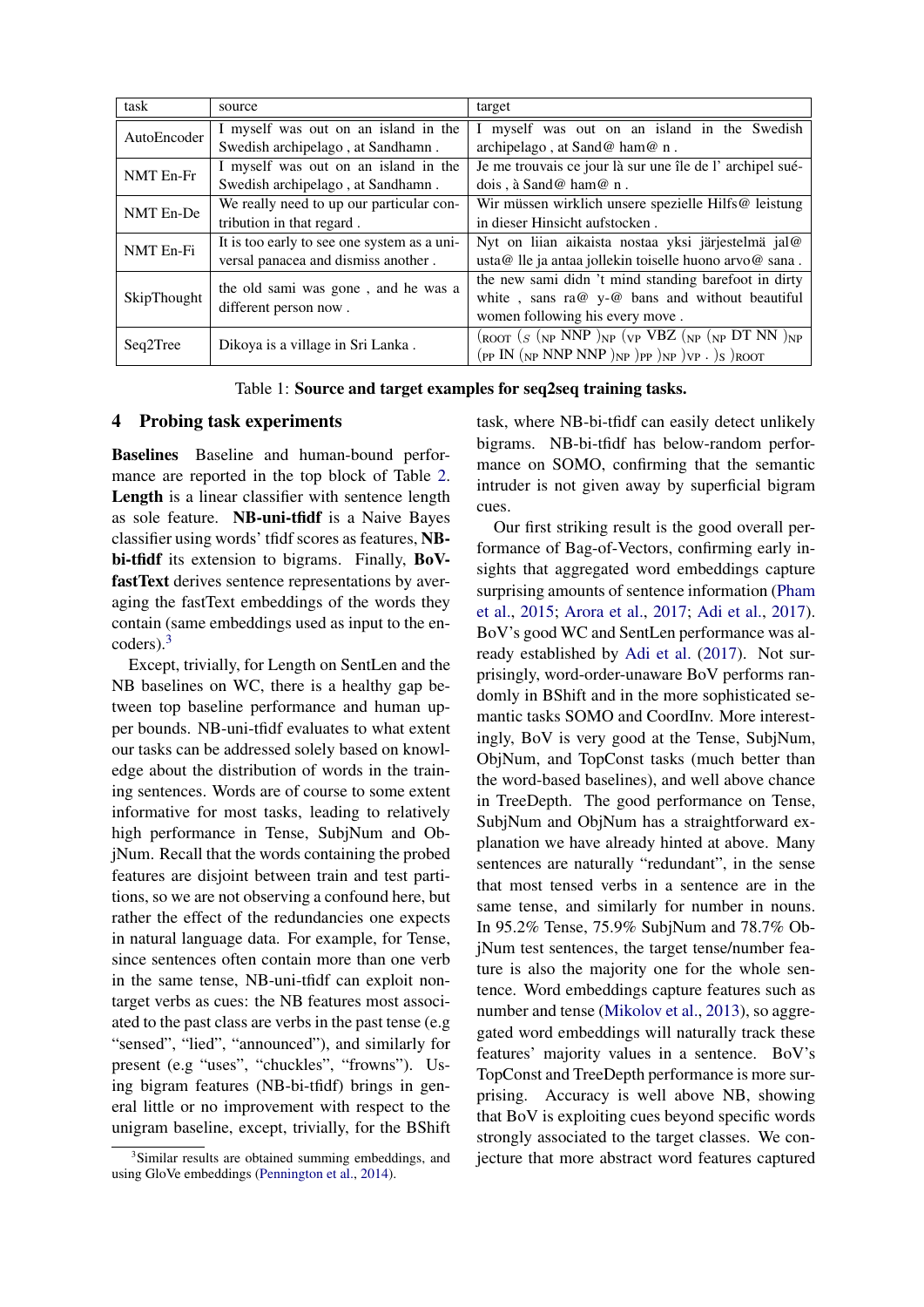| Task                            | SentLen | WC   | <b>TreeDepth</b> | <b>TopConst</b>  | <b>BShift</b> | <b>Tense</b> | SubjNum           | ObjNum | <b>SOMO</b> | CoordInv |
|---------------------------------|---------|------|------------------|------------------|---------------|--------------|-------------------|--------|-------------|----------|
| <b>Baseline</b> representations |         |      |                  |                  |               |              |                   |        |             |          |
| Majority vote                   | 20.0    | 0.5  | 17.9             | $\overline{5.0}$ | 50.0          | 50.0         | 50.0              | 50.0   | 50.0        | 50.0     |
| Hum. Eval.                      | 100     | 100  | 84.0             | 84.0             | 98.0          | 85.0         | 88.0              | 86.5   | 81.2        | 85.0     |
| Length                          | 100     | 0.2  | 18.1             | 9.3              | 50.6          | 56.5         | 50.3              | 50.1   | 50.2        | 50.0     |
| NB-uni-tfidf                    | 22.7    | 97.8 | 24.1             | 41.9             | 49.5          | 77.7         | 68.9              | 64.0   | 38.0        | 50.5     |
| NB-bi-tfidf                     | 23.0    | 95.0 | 24.6             | 53.0             | 63.8          | 75.9         | 69.1              | 65.4   | 39.9        | 55.7     |
| BoV-fastText                    | 66.6    | 91.6 | 37.1             | 68.1             | 50.8          | 89.1         | 82.1              | 79.8   | 54.2        | 54.8     |
| BiLSTM-last encoder             |         |      |                  |                  |               |              |                   |        |             |          |
| Untrained                       | 36.7    | 43.8 | 28.5             | 76.3             | 49.8          | 84.9         | 84.7              | 74.7   | 51.1        | 64.3     |
| AutoEncoder                     | 99.3    | 23.3 | 35.6             | 78.2             | 62.0          | 84.3         | 84.7              | 82.1   | 49.9        | 65.1     |
| NMT En-Fr                       | 83.5    | 55.6 | 42.4             | 81.6             | 62.3          | 88.1         | 89.7              | 89.5   | 52.0        | 71.2     |
| NMT En-De                       | 83.8    | 53.1 | 42.1             | 81.8             | 60.6          | 88.6         | 89.3              | 87.3   | 51.5        | 71.3     |
| NMT En-Fi                       | 82.4    | 52.6 | 40.8             | 81.3             | 58.8          | 88.4         | 86.8              | 85.3   | 52.1        | 71.0     |
| Seq2Tree                        | 94.0    | 14.0 | 59.6             | 89.4             | 78.6          | 89.9         | 94.4              | 94.7   | 49.6        | 67.8     |
| SkipThought                     | 68.1    | 35.9 | 33.5             | 75.4             | 60.1          | 89.1         | 80.5              | 77.1   | 55.6        | 67.7     |
| <b>NLI</b>                      | 75.9    | 47.3 | 32.7             | 70.5             | 54.5          | 79.7         | 79.3              | 71.3   | 53.3        | 66.5     |
| BiLSTM-max encoder              |         |      |                  |                  |               |              |                   |        |             |          |
| Untrained                       | 73.3    | 88.8 | 46.2             | 71.8             | 70.6          | 89.2         | 85.8              | 81.9   | 73.3        | 68.3     |
| AutoEncoder                     | 99.1    | 17.5 | 45.5             | 74.9             | 71.9          | 86.4         | 87.0              | 83.5   | 73.4        | 71.7     |
| NMT En-Fr                       | 80.1    | 58.3 | 51.7             | 81.9             | 73.7          | 89.5         | 90.3              | 89.1   | 73.2        | 75.4     |
| NMT En-De                       | 79.9    | 56.0 | 52.3             | 82.2             | 72.1          | 90.5         | 90.9              | 89.5   | 73.4        | 76.2     |
| NMT En-Fi                       | 78.5    | 58.3 | 50.9             | 82.5             | 71.7          | 90.0         | 90.3              | 88.0   | 73.2        | 75.4     |
| Seq2Tree                        | 93.3    | 10.3 | 63.8             | 89.6             | 82.1          | 90.9         | 95.1              | 95.1   | 73.2        | 71.9     |
| SkipThought                     | 66.0    | 35.7 | 44.6             | 72.5             | 73.8          | 90.3         | 85.0              | 80.6   | 73.6        | 71.0     |
| <b>NLI</b>                      | 71.7    | 87.3 | 41.6             | 70.5             | 65.1          | 86.7         | 80.7              | 80.3   | 62.1        | 66.8     |
| GatedConvNet encoder            |         |      |                  |                  |               |              |                   |        |             |          |
| Untrained                       | 90.3    | 17.1 | 30.3             | 47.5             | 62.0          | 78.2         | $\overline{72.2}$ | 70.9   | 61.4        | 59.6     |
| AutoEncoder                     | 99.4    | 16.8 | 46.3             | 75.2             | 71.9          | 87.7         | 88.5              | 86.5   | 73.5        | 72.4     |
| <b>NMT</b> En-Fr                | 84.8    | 41.3 | 44.6             | 77.6             | 67.9          | 87.9         | 88.8              | 86.6   | 66.1        | 72.0     |
| <b>NMT</b> En-De                | 89.6    | 49.0 | 50.5             | 81.7             | 72.3          | 90.4         | 91.4              | 89.7   | 72.8        | 75.1     |
| NMT En-Fi                       | 89.3    | 51.5 | 49.6             | 81.8             | 70.9          | 90.4         | 90.9              | 89.4   | 72.4        | 75.1     |
| Seq2Tree                        | 96.5    | 8.7  | 62.0             | 88.9             | 83.6          | 91.5         | 94.5              | 94.3   | 73.5        | 73.8     |
| SkipThought                     | 79.1    | 48.4 | 45.7             | 79.2             | 73.4          | 90.7         | 86.6              | 81.7   | 72.4        | 72.3     |
| <b>NLI</b>                      | 73.8    | 29.2 | 43.2             | 63.9             | 70.7          | 81.3         | 77.5              | 74.4   | 73.3        | 71.0     |

<span id="page-5-0"></span>Table 2: **Probing task accuracies.** Classification performed by a MLP with sigmoid nonlinearity, taking pre-learned sentence embeddings as input (see Appendix for details and logistic regression results).

by the embeddings (such as the part of speech of a word) might signal different syntactic structures. For example, sentences in the "WHNP SQ ." top constituent class (e.g., "*How* long before you leave us again?") must contain a wh word, and will often feature an auxiliary or modal verb. BoV can rely on this information to noisily predict the correct class.

Encoding architectures Comfortingly, proper encoding architectures clearly outperform BoV. An interesting observation in Table [2](#page-5-0) is that different encoder architectures trained with the same objective, and achieving similar performance on the training task, $4$  can lead to linguistically different embeddings, as indicated by the probing tasks. Coherently with the findings of [Conneau](#page-9-2) [et al.](#page-9-2) [\(2017\)](#page-9-2) for the downstream tasks, this sug-

gests that the prior imposed by the encoder architecture strongly preconditions the nature of the embeddings. Complementing recent evidence that convolutional architectures are on a par with recurrent ones in seq2seq tasks [\(Gehring et al.,](#page-9-6) [2017\)](#page-9-6), we find that Gated ConvNet's overall probing task performance is comparable to that of the best LSTM architecture (although, as shown in Appendix, the LSTM has a slight edge on downstream tasks). We also replicate the finding of [Conneau et al.](#page-9-2) [\(2017\)](#page-9-2) that BiLSTM-max outperforms BiLSTM-last both in the downstream tasks (see Appendix) and in the probing tasks (Table [2\)](#page-5-0). Interestingly, the latter only outperforms the former in SentLen, a task that captures a superficial aspect of sentences (how many words they contain), that could get in the way of inducing more useful linguistic knowledge.

<span id="page-5-1"></span><sup>&</sup>lt;sup>4</sup>See Appendix for details on training task performance.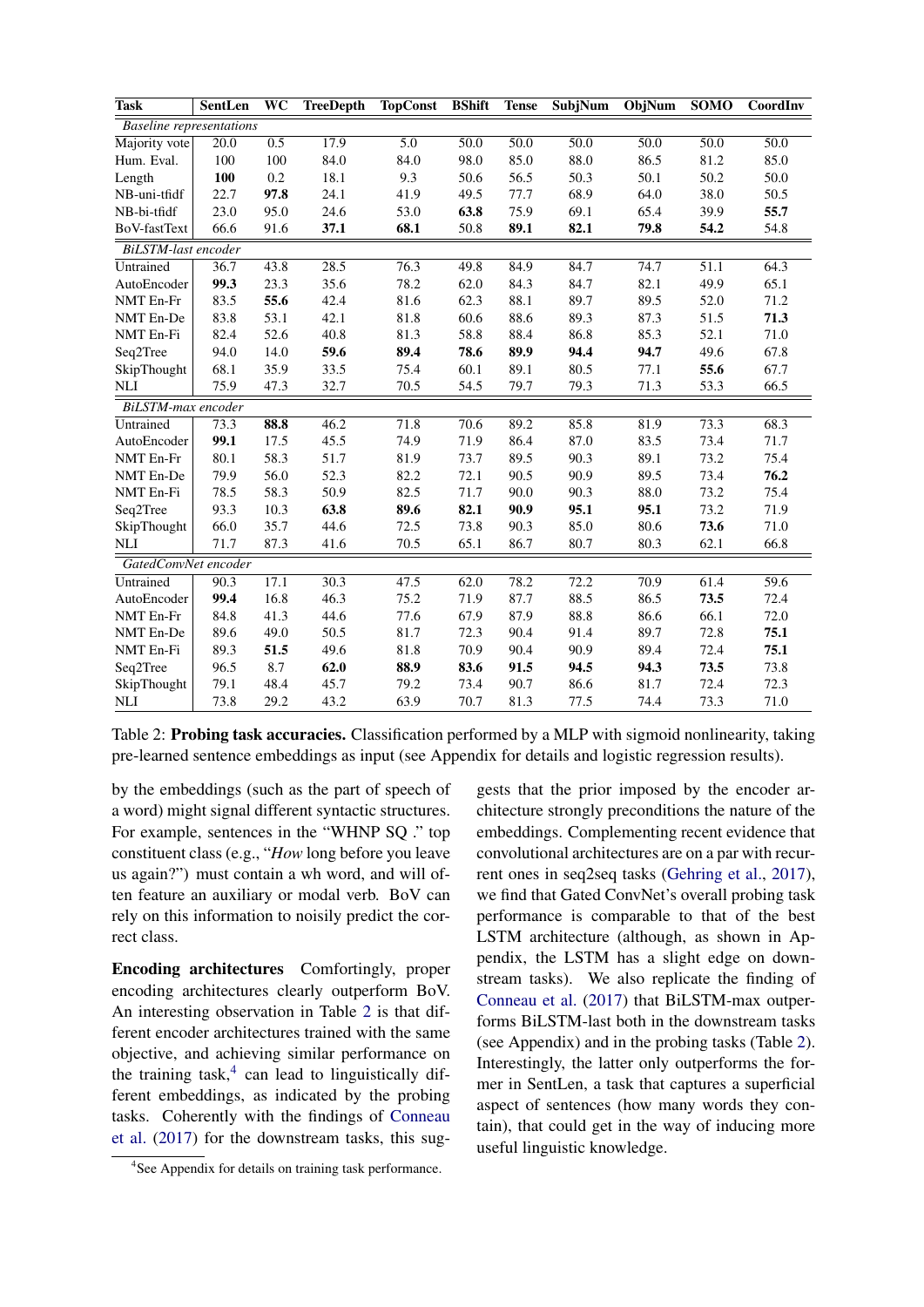Training tasks We focus next on how different training tasks affect BiLSTM-max, but the patterns are generally representative across architectures. NMT training leads to encoders that are more linguistically aware than those trained on the NLI data set, despite the fact that we confirm the finding of Conneau and colleagues that NLI is best for downstream tasks (Appendix). Perhaps, NMT captures richer linguistic features useful for the probing tasks, whereas shallower or more *adhoc* features might help more in our current downstream tasks. Suggestively, the one task where NLI clearly outperforms NMT is WC. Thus, NLI training is better at preserving shallower word features that might be more useful in downstream tasks (cf. Figure [2](#page-8-2) and discussion there).

Unsupervised training (SkipThought and AutoEncoder) is not on a par with supervised tasks, but still effective. AutoEncoder training leads, unsurprisingly, to a model excelling at SentLen, but it attains low performance in the WC prediction task. This curious result might indicate that the latter information is stored in the embeddings in a complex way, not easily readable by our MLP. At the other end, Seq2Tree is trained to predict annotation from the same parser we used to create some of the probing tasks. Thus, its high performance on TopConst, Tense, SubjNum, ObjNum and TreeDepth is probably an artifact. Indeed, for most of these tasks, Seq2Tree performance is above the human bound, that is, Seq2Tree learned to mimic the parser errors in our benchmarks. For the more challenging SOMO and CoordInv tasks, that only indirectly rely on tagging/parsing information, Seq2Tree is comparable to NMT, that does not use explicit syntactic information.

Perhaps most interestingly, BiLSTM-max already achieves very good performance without any training (Untrained row in Table [2\)](#page-5-0). Untrained BiLSTM-max also performs quite well in the downstream tasks (Appendix). This architecture must encode priors that are intrinsically good for sentence representations. Untrained BiLSTM-max exploits the input fastText embeddings, and multiplying the latter by a random recurrent matrix provides a form of positional encoding. However, good performance in a task such as SOMO, where BoV fails and positional information alone should not help (the intruder is randomly distributed across the sentence), suggests that other architectural biases are at work. Intriguingly, a preliminary comparison of untrained BiLSTM-max and human subjects on the SOMO sentences evaluated by both reveals that, whereas humans have a bias towards finding sentences acceptable (62% sentences are rated as untampered with, vs. 48% ground-truth proportion), the model has a strong bias in the opposite direction (it rates 83% of the sentences as modified). A cursory look at contrasting errors confirms, unsurprisingly, that those made by humans are perfectly justified, while model errors are opaque. For example, the sentence "I didn't come here to *reunite* (orig. *undermine*) you" seems perfectly acceptable in its modified form, and indeed subjects judged it as such, whereas untrained BiLSTM-max "correctly" rated it as a modified item. Conversely, it is difficult to see any clear reason for the latter tendency to rate perfectly acceptable originals as modified. We leave a more thorough investigation to further work. See similar observations on the effectiveness of untrained ConvNets in vision by [Ulyanov et al.](#page-10-17) [\(2017\)](#page-10-17).

Probing task comparison A good encoder, such as NMT-trained BiLSTM-max, shows generally good performance across probing tasks. At one extreme, performance is not particularly high on the surface tasks, which might be an indirect sign of the encoder extracting "deeper" linguistic properties. At the other end, performance is still far from the human bounds on TreeDepth, BShift, SOMO and CoordInv. The last 3 tasks ask if a sentence is syntactically or semantically anomalous. This is a daunting job for an encoder that has not been explicitly trained on acceptability, and it is interesting that the best models are, at least to a certain extent, able to produce reasonable anomaly judgments. The asymmetry between the difficult TreeDepth and easier TopConst is also interesting. Intuitively, TreeDepth requires more nuanced syntactic information (down to the deepest leaf of the tree) than TopConst, that only requires identifying broad chunks.

Figure [1](#page-7-1) reports how probing task accuracy changes in function of encoder training epochs. The figure shows that NMT probing performance is largely independent of target language, with strikingly similar development patterns across French, German and Finnish. Note in particular the similar probing accuracy curves in French and Finnish, while the corresponding BLEU scores (in lavender) are consistently higher in the former lan-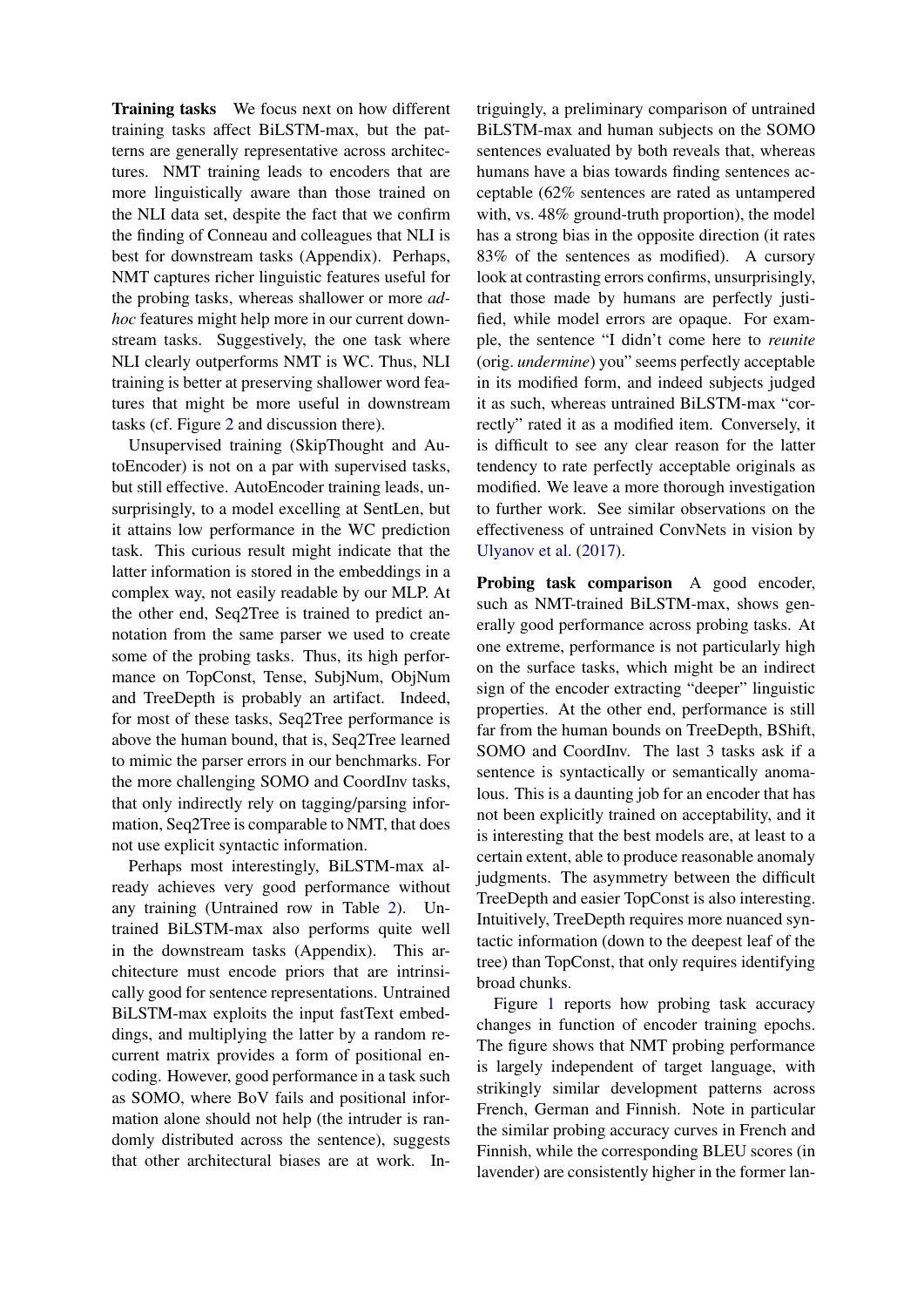

<span id="page-7-1"></span>Figure 1: Probing task scores after each training epoch, for NMT and SkipThought. We also report training score evolution: BLEU for NMT; perplexity (PPL) for SkipThought.

guage. For both NMT and SkipThought, WC performance keeps increasing with epochs. For the other tasks, we observe instead an early flattening of the NMT probing curves, while BLEU performance keeps increasing. Most strikingly, SentLen performance is actually *decreasing*, suggesting again that, as a model captures deeper linguistic properties, it will tend to forget about this superficial feature. Finally, for the challenging SOMO task, the curves are mostly flat, suggesting that what BiLSTM-max is able to capture about this task is already encoded in its architecture, and further training doesn't help much.

Probing vs. downstream tasks Figure [2](#page-8-2) reports correlation between performance on our probing tasks and the downstream tasks available in the SentEval<sup>[5](#page-7-2)</sup> suite [\(Conneau and Kiela,](#page-9-11) [2018\)](#page-9-11), which consists of classification (MR, CR, SUBJ, MPQA, SST2, SST5, TREC), natural language inference (SICK-E), semantic relatedness (SICK-R, STSB), paraphrase detection (MRPC) and semantic textual similarity (STS 2012 to 2017) tasks. Strikingly, WC is significantly positively correlated with all downstream tasks. This suggests that, at least for current models, the latter do not require extracting particularly abstract knowledge from the data. Just relying on the *words* contained in the input sentences can get you a long way. Conversely, there is a significant negative correlation between SentLen and most downstream tasks. The number of words in a sentence is not informative about its linguistic contents. The more models abstract away from such information, the more likely it is they will use their capacity to capture more interesting features, as the decrease of the SentLen curve along training (see Figure [1\)](#page-7-1) also suggests. CoordInv and, especially, SOMO, the tasks requiring the most sophisticated semantic knowledge, are those that positively correlate with the largest number of downstream tasks after WC. We observe intriguing asymmetries: SOMO correlates with the SICK-E sentence entailment test, but not with SICK-R, which is about modeling sentence relatedness intuitions. Indeed, logical entailment requires deeper semantic analysis than modeling similarity judgments. TopConst and the number tasks negatively correlate with various similarity and sentiment data sets (SST, STS, SICK-R). This might expose biases in these tasks: SICK-R, for example, deliberately contains sentence pairs with opposite voice, that will have different constituent structure but equal meaning [\(Marelli et al.,](#page-9-12) [2014\)](#page-9-12). It might also mirrors genuine factors affecting similarity judgments (e.g., two sentences differing only in object number are very similar). Remarkably, TREC question type classification is the downstream task correlating with most probing tasks. Question classification is certainly an outlier among our downstream tasks, but we must leave a full understanding of this behaviour to future work (this is exactly the sort of analysis our probing tasks should stimulate).

# <span id="page-7-0"></span>5 Related work

[Adi et al.](#page-8-0) [\(2017\)](#page-8-0) introduced SentLen, WC and a word order test, focusing on a bag-of-vectors baseline, an autoencoder and skip-thought (all trained on the same data used for the probing tasks). We recast their tasks so that they only require a sentence embedding as input (two of their tasks also require word embeddings, polluting sentencelevel evaluation), we extend the evaluation to more tasks, encoders and training objectives, and we relate performance on the probing tasks with that on downstream tasks. [Shi et al.](#page-10-4) [\(2016\)](#page-10-4) also use 3 probing tasks, including Tense and TopConst. It is not clear that they controlled for the same factors we considered (in particular, lexical overlap and

<span id="page-7-2"></span><sup>5</sup>[https://github.com/facebookresearch/](https://github.com/facebookresearch/SentEval) Sent Eval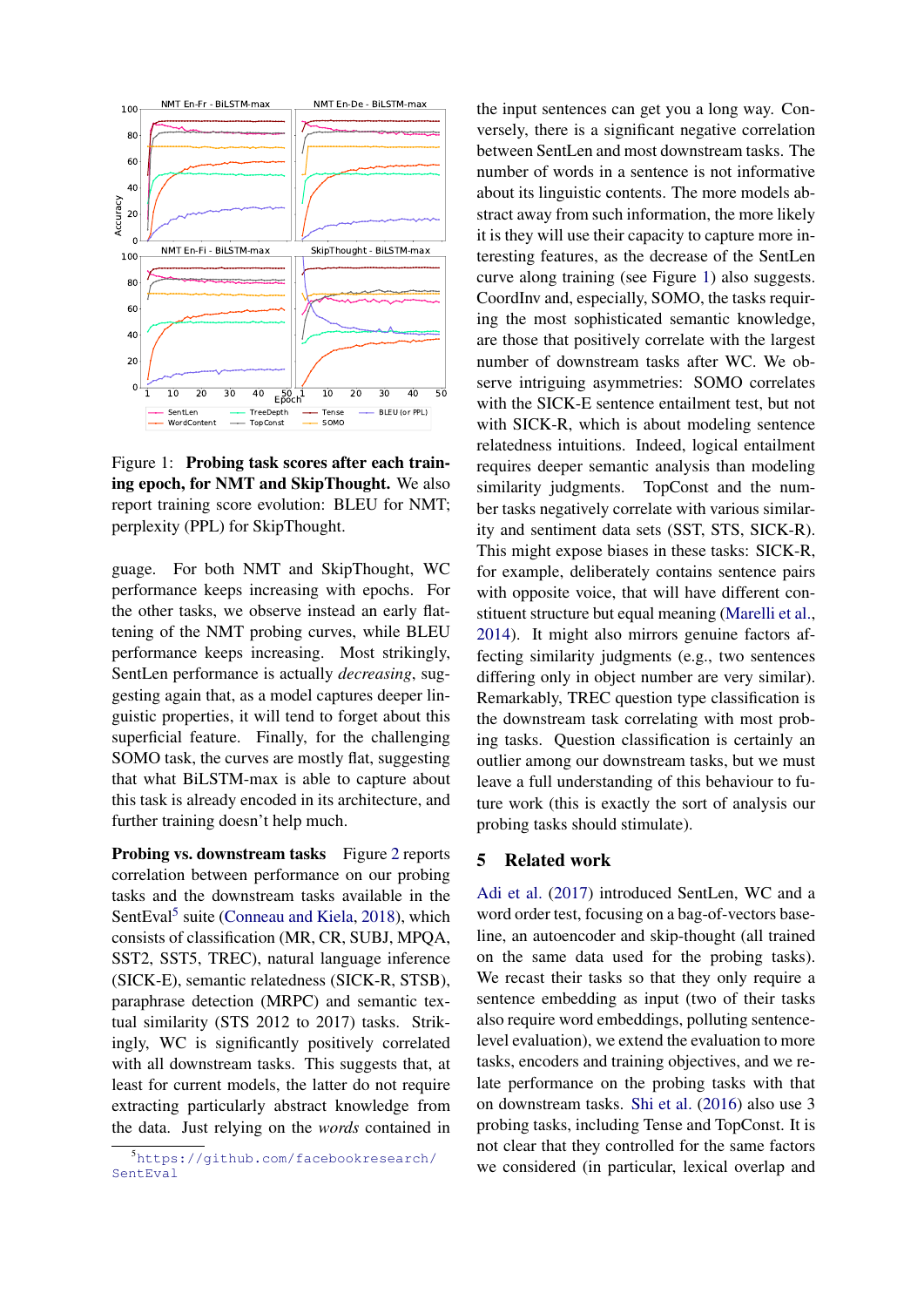

<span id="page-8-2"></span>Figure 2: Spearman correlation matrix between probing and downstream tasks. Correlations based on all sentence embeddings we investigated (more than 40). Cells in gray denote task pairs that are not significantly correlated (after correcting for multiple comparisons).

sentence length), and they use much smaller training sets, limiting classifier-based evaluation to logistic regression. Moreover, they test a smaller set of models, focusing on machine translation.

[Belinkov et al.](#page-9-13) [\(2017a\)](#page-9-13), [Belinkov et al.](#page-9-14) [\(2017b\)](#page-9-14) and [Dalvi et al.](#page-9-15) [\(2017\)](#page-9-15) are also interested in understanding the type of linguistic knowledge encoded in sentence and word embeddings, but their focus is on word-level morphosyntax and lexical semantics, and specifically on NMT encoders and decoders. [Sennrich](#page-10-18) [\(2017\)](#page-10-18) also focuses on NMT systems, and proposes a contrastive test to assess how they handle various linguistic phenomena. Other work explores the linguistic behaviour of recurrent networks and related models by using visualization, input/hidden representation deletion techniques or by looking at the word-by-word behaviour of the network (e.g., [Nagamine et al.,](#page-10-19) [2015;](#page-10-19) [Hupkes et al.,](#page-9-16) [2017;](#page-9-16) [Li et al.,](#page-9-17) [2016;](#page-9-17) [Linzen](#page-9-18) [et al.,](#page-9-18) [2016;](#page-9-18) [Kàdàr et al.,](#page-9-19) [2017;](#page-9-19) [Li et al.,](#page-9-20) [2017\)](#page-9-20). These methods, complementary to ours, are not agnostic to encoder architecture, and cannot be used for general-purpose cross-model evaluation.

Finally, [Conneau et al.](#page-9-2) [\(2017\)](#page-9-2) propose a largescale, multi-task evaluation of sentence embeddings, focusing entirely on downstream tasks.

## 6 Conclusion

We introduced a set of tasks probing the linguistic knowledge of sentence embedding methods. Their purpose is not to encourage the development of *ad-hoc* models that attain top performance on them, but to help exploring what information is captured by different pre-trained encoders.

We performed an extensive linguistic evaluation of modern sentence encoders. Our results suggest that the encoders are capturing a wide range of properties, well above those captured by a set of strong baselines. We further uncovered interesting patterns of correlation between the probing tasks and more complex "downstream" tasks, and presented a set of intriguing findings about the linguistic properties of various embedding methods. For example, we found that Bag-of-Vectors is surprisingly good at capturing sentence-level properties, thanks to redundancies in natural linguistic input. We showed that different encoder architectures trained with the same objective with similar performance can result in different embeddings, pointing out the importance of the architecture prior for sentence embeddings. In particular, we found that BiLSTM-max embeddings are already capturing interesting linguistic knowledge before training, and that, after training, they detect semantic acceptability without having been exposed to anomalous sentences before. We hope that our publicly available probing task set will become a standard benchmarking tool of the linguistic properties of new encoders, and that it will stir research towards a better understanding of what they learn.

In future work, we would like to extend the probing tasks to other languages (which should be relatively easy, given that they are automatically generated), investigate how multi-task training affects probing task performance and leverage our probing tasks to find more linguistically-aware universal encoders.

### Acknowledgments

We thank David Lopez-Paz, Holger Schwenk, Hervé Jégou, Marc'Aurelio Ranzato and Douwe Kiela for useful comments and discussions.

#### References

- <span id="page-8-0"></span>Yossi Adi, Einat Kermany, Yonatan Belinkov, Ofer Lavi, and Yoav Goldberg. 2017. Fine-grained analysis of sentence embeddings using auxiliary prediction tasks. In *Proceedings of ICLR Conference Track*. Toulon, France. Published online: [https://openreview.net/group?](https://openreview.net/group?id=ICLR.cc/2017/conference) [id=ICLR.cc/2017/conference](https://openreview.net/group?id=ICLR.cc/2017/conference).
- <span id="page-8-1"></span>Sanjeev Arora, Yingyu Liang, and Tengyu Ma. 2017. A simple but tough-to-beat baseline for sentence embeddings. In *Proceedings of ICLR Conference Track*. Toulon, France. Published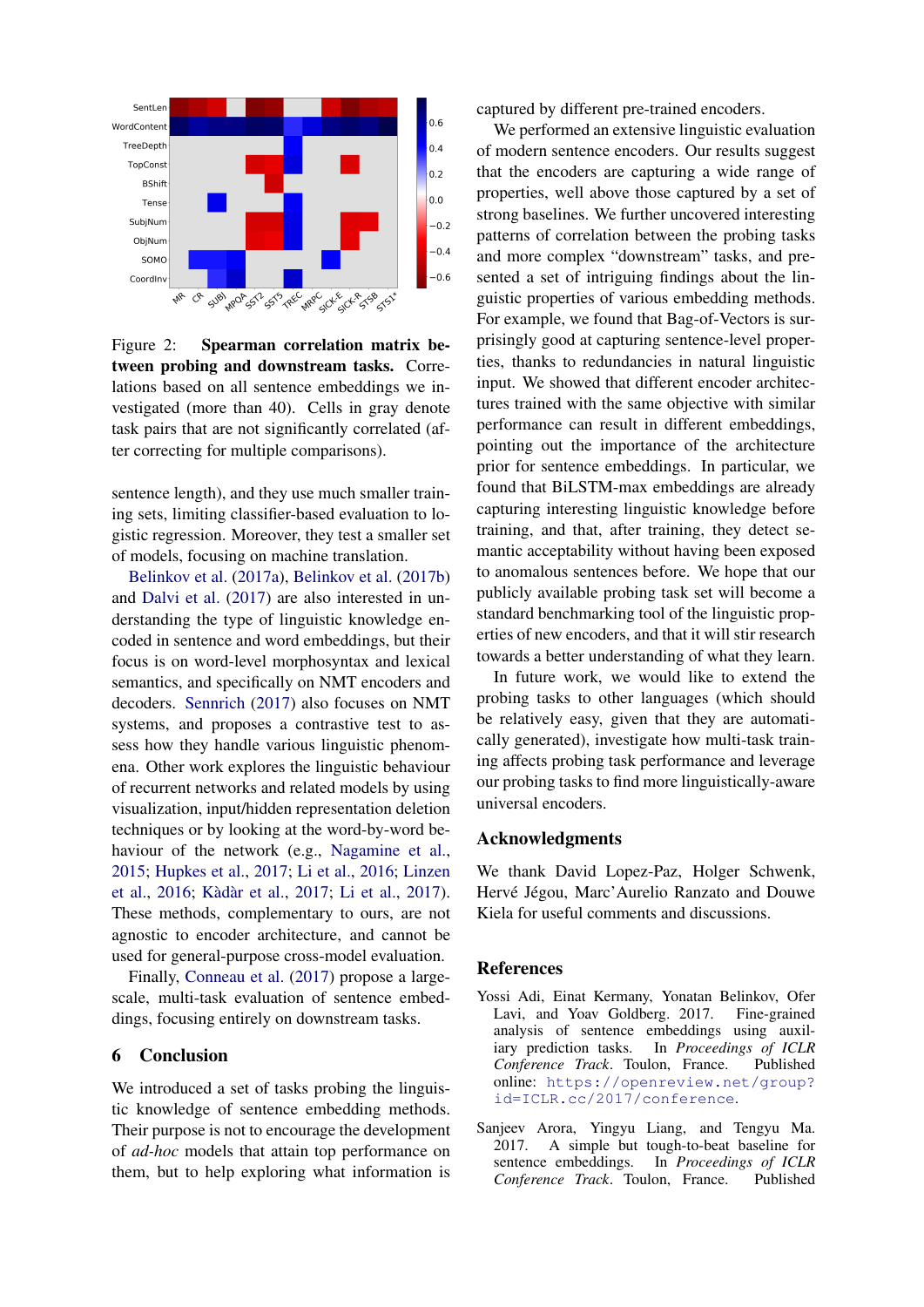online: [https://openreview.net/group?](https://openreview.net/group?id=ICLR.cc/2017/conference) [id=ICLR.cc/2017/conference](https://openreview.net/group?id=ICLR.cc/2017/conference).

- <span id="page-9-22"></span>Jimmy Lei Ba, Jamie Ryan Kiros, and Geoffrey E Hinton. 2016. Layer normalization. *Advances in neural information processing systems (NIPS)* .
- <span id="page-9-13"></span>Yonatan Belinkov, Nadir Durrani, Fahim Dalvi, Hassan Sajjad, and James Glass. 2017a. What do neural machine translation models learn about morphology? In *Proceedings of ACL*. Vancouver, Canada, pages 861–872.
- <span id="page-9-14"></span>Yonatan Belinkov, Lluís Màrquez, Hassan Sajjad, Nadir Durrani, Fahim Dalvi, and James Glass. 2017b. Evaluating layers of representation in neural machine translation on part-of-speech and semantic tagging tasks. In *Proceedings of IJCNLP*. Taipei, Taiwan, pages 1–10.
- <span id="page-9-10"></span>Samuel R. Bowman, Gabor Angeli, Christopher Potts, and Christopher D. Manning. 2015. A large annotated corpus for learning natural language inference. In *Proceedings of the 2015 Conference on Empirical Methods in Natural Language Processing*.
- <span id="page-9-0"></span>Kyunghyun Cho, Bart Van Merriënboer, Caglar Gulcehre, Dzmitry Bahdanau, Fethi Bougares, Holger Schwenk, and Yoshua Bengio. 2014. Learning phrase representations using rnn encoder-decoder for statistical machine translation. *Proceedings of EMNLP* .
- <span id="page-9-8"></span>Ronan Collobert and Jason Weston. 2008. A unified architecture for natural language processing: Deep neural networks with multitask learning. In *Proceedings of the 25th International Conference on Machine learning*. ACM, pages 160–167.
- <span id="page-9-11"></span>Alexis Conneau and Douwe Kiela. 2018. Senteval: An evaluation toolkit for universal sentence representations. *Proceedings of LREC* .
- <span id="page-9-2"></span>Alexis Conneau, Douwe Kiela, Holger Schwenk, Loïc Barrault, and Antoine Bordes. 2017. Supervised learning of universal sentence representations from natural language inference data. In *Proceedings of EMNLP*. Copenhagen, Denmark, pages 670–680.
- <span id="page-9-15"></span>Fahim Dalvi, Nadir Durrani, Hassan Sajjad, Yonatan Belinkov, and Stephan Vogel. 2017. Understanding and improving morphological learning in the neural machine translation decoder. In *Proceedings of IJC-NLP*. Taipei, Taiwan, pages 142–151.
- <span id="page-9-7"></span>Yann N Dauphin, Angela Fan, Michael Auli, and David Grangier. 2017. Language modeling with gated convolutional networks. *Proceedings of the 34th International Conference on Machine Learning* .
- <span id="page-9-6"></span>Jonas Gehring, Michael Auli, David Grangier, Denis Yarats, and Yann Dauphin. 2017. Convolutional sequence to sequence learning. In *Proceedings of ICML*. Sydney, Australia, pages 1243–1252.
- <span id="page-9-16"></span>Dieuwke Hupkes, Sara Veldhoen, and Willem Zuidema. 2017. Visualisation and diagnostic classifiers reveal how recurrent and recursive neural networks process hierarchical structure. [http://](http://arxiv.org/abs/1711.10203) [arxiv.org/abs/1711.10203](http://arxiv.org/abs/1711.10203).
- <span id="page-9-3"></span>Allan Jabri, Armand Joulin, and Laurens van der Maaten. 2016. Revisiting visual question answering baselines. In *Proceedings of ECCV*. Amsterdam, the Netherlands, pages 727–739.
- <span id="page-9-19"></span>Àkos Kàdàr, Grzegorz Chrupała, and Afra Alishahi. 2017. Representation of linguistic form and function in recurrent neural networks. *Computational Linguistics* 43(4):761–780.
- <span id="page-9-1"></span>Ryan Kiros, Yukun Zhu, Ruslan R Salakhutdinov, Richard Zemel, Raquel Urtasun, Antonio Torralba, and Sanja Fidler. 2015. Skip-thought vectors. In *Advances in neural information processing systems*. pages 3294–3302.
- <span id="page-9-5"></span>Dan Klein and Christopher Manning. 2003. Accurate unlexicalized parsing. In *Proceedings of ACL*. Sapporo, Japan, pages 423–430.
- <span id="page-9-9"></span>Philipp Koehn. 2005. Europarl: A parallel corpus for statistical machine translation. In *MT summit*. volume 5, pages 79–86.
- <span id="page-9-21"></span>Philipp Koehn, Hieu Hoang, Alexandra Birch, Chris Callison-Burch, Marcello Federico, Nicola Bertoldi, Brooke Cowan, Wade Shen, Christine Moran, Richard Zens, et al. 2007. Moses: Open source toolkit for statistical machine translation. In *Proceedings of the 45th annual meeting of the ACL on interactive poster and demonstration sessions*. Association for Computational Linguistics, pages 177– 180.
- <span id="page-9-4"></span>Alice Lai and Julia Hockenmaier. 2014. Illinois-LH: A denotational and distributional approach to semantics. In *Proceedings of SemEval*. Dublin, Ireland, pages 329–334.
- <span id="page-9-17"></span>Jiwei Li, Xinlei Chen, Eduard Hovy, and Dan Jurafsky. 2016. Visualizing and understanding neural models in NLP. In *Proceedings of NAACL*. San Diego, CA, pages 681–691.
- <span id="page-9-20"></span>Jiwei Li, Monroe Will, and Dan Jurafsky. 2017. Efficient estimation of word representations in vector space. [https://arxiv.org/abs/1612.](https://arxiv.org/abs/1612.08220) [08220](https://arxiv.org/abs/1612.08220).
- <span id="page-9-18"></span>Tal Linzen, Emmanuel Dupoux, and Yoav Goldberg. 2016. Assessing the ability of LSTMs to learn syntax-sensitive dependencies. *Transactions of the Association for Computational Linguistics* 4:521– 535.
- <span id="page-9-12"></span>Marco Marelli, Stefano Menini, Marco Baroni, Luisa Bentivogli, Raffaella Bernardi, and Roberto Zamparelli. 2014. A SICK cure for the evaluation of compositional distributional semantic models. In *Proceedings of LREC*. Rekjavik, Iceland, pages 216–223.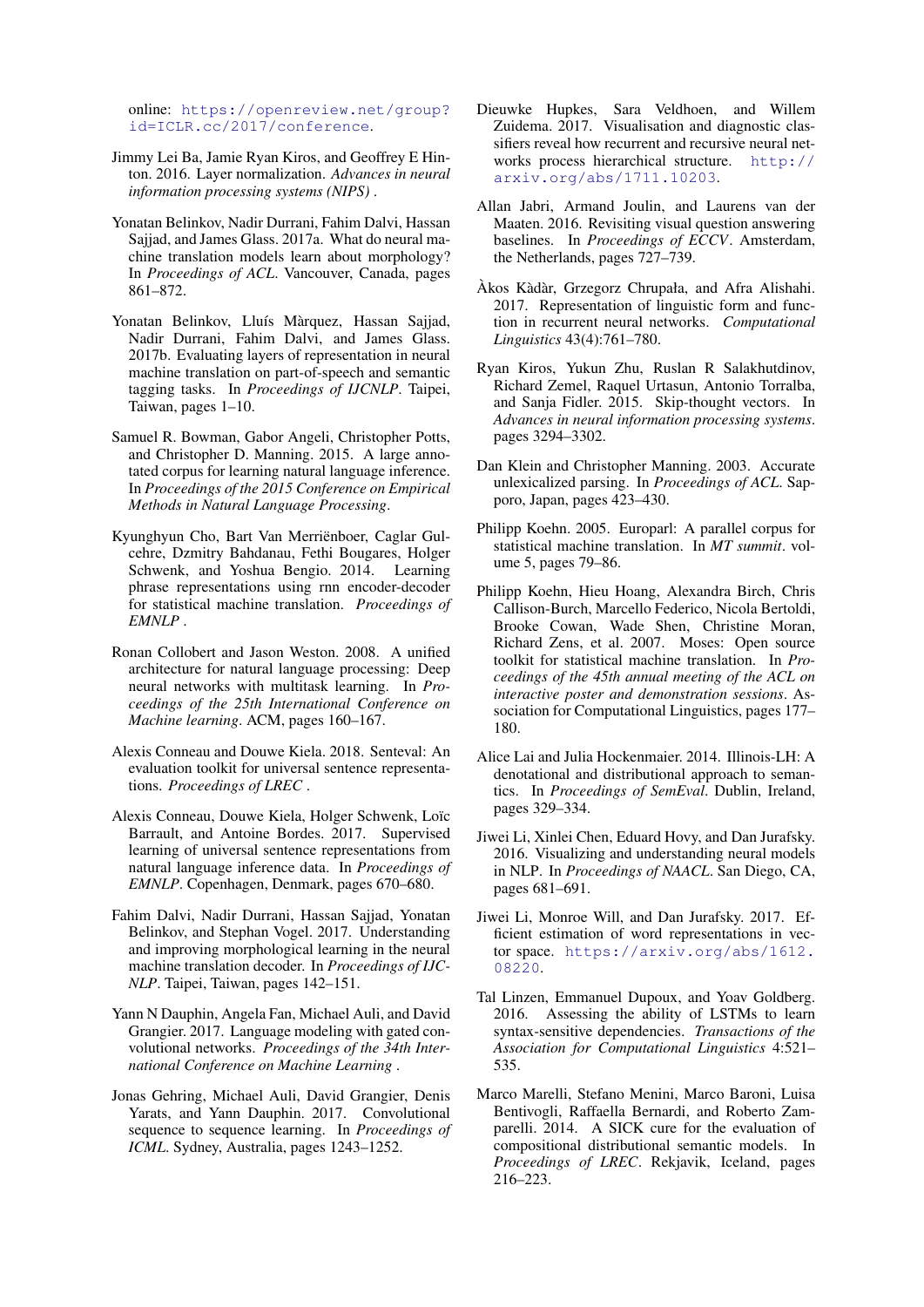- <span id="page-10-13"></span>Tomas Mikolov, Edouard Grave, Piotr Bojanowski, Christian Puhrsch, and Armand Joulin. 2018. Advances in pre-training distributed word representations. In *Proceedings of LREC*. Miyazaki, Japan.
- <span id="page-10-16"></span>Tomas Mikolov, Wen-tau Yih, and Geoffrey Zweig. 2013. Linguistic regularities in continuous space word representations. In *Proceedings of NAACL*. Atlanta, Georgia, pages 746–751.
- <span id="page-10-19"></span>Tasha Nagamine, Michael L. Seltzer, and Nima Mesgarani. 2015. Exploring how deep neural networks form phonemic categories. In *Proceedings of INTERSPEECH*. Dresden, Germany, pages 1912– 1916.
- <span id="page-10-7"></span>Matthew Nelson, Imen El Karoui, Kristof Giber, Xiaofang Yang, Laurent Cohen, Hilda Koopman, Sydney Cash, Lionel Naccache, John Hale, Christophe Pallier, and Stanislas Dehaene. 2017. Neurophysiological dynamics of phrase-structure building during sentence processing. *Proceedings of the National Academy of Sciences* 114(18):E3669–E3678.
- <span id="page-10-3"></span>Bo Pang and Lillian Lee. 2004. A sentimental education: Sentiment analysis using subjectivity summarization based on minimum cuts. In *Proceedings of ACL*. Barcelona, Spain, pages 271–278.
- <span id="page-10-6"></span>Denis Paperno, Germán Kruszewski, Angeliki Lazaridou, Ngoc Quan Pham, Raffaella Bernardi, Sandro Pezzelle, Marco Baroni, Gemma Boleda, and Raquel Fernandez. 2016. The LAMBADA dataset: Word prediction requiring a broad discourse context. In *Proceedings of ACL*. Berlin, Germany, pages 1525–1534.
- <span id="page-10-14"></span>Jeffrey Pennington, Richard Socher, and Christopher Manning. 2014. Glove: Global vectors for word representation. In *Proceedings of EMNLP*. Doha, Qatar, pages 1532–1543.
- <span id="page-10-15"></span>Nghia The Pham, Germán Kruszewski, Angeliki Lazaridou, and Marco Baroni. 2015. Jointly optimizing word representations for lexical and sentential tasks with the C-PHRASE model. In *Proceedings of ACL*. Beijing, China, pages 971–981.
- <span id="page-10-18"></span>Rico Sennrich. 2017. How grammatical is characterlevel neural machine translation? assessing MT quality with contrastive translation pairs. In *Proceedings of EACL (Short Papers)*. Valencia, Spain, pages 376–382.
- <span id="page-10-4"></span>Xing Shi, Inkit Padhi, and Kevin Knight. 2016. Does string-based neural MT learn source syntax? In *Proceedings of EMNLP*. Austin, Texas, pages 1526– 1534.
- <span id="page-10-10"></span>Richard Socher, Eric Huang, Jeffrey Pennin, Andrew Ng, and Christopher Manning. 2011. Dynamic pooling and unfolding recursive autoencoders for paraphrase detection. In *Proceedings of NIPS*. Granada, Spain, pages 801–809.
- <span id="page-10-2"></span>Sandeep Subramanian, Adam Trischler, Yoshua Bengio, and Christopher J Pal. 2018. Learning general purpose distributed sentence representations via large scale multi-task learning. In *International Conference on Learning Representations*.
- <span id="page-10-8"></span>Sainbayar Sukhbaatar, Jason Weston, Rob Fergus, et al. 2015. End-to-end memory networks. In *Advances in neural information processing systems*. pages 2440–2448.
- <span id="page-10-0"></span>Ilya Sutskever, Oriol Vinyals, and Quoc Le. 2014. Sequence to sequence learning with neural networks. In *Proceedings of NIPS*. Montreal, Canada, pages 3104–3112.
- <span id="page-10-12"></span>Shuai Tang, Hailin Jin, Chen Fang, Zhaowen Wang, and Virginia R de Sa. 2017. Trimming and improving skip-thought vectors. *Proceedings of the 2nd Workshop on Representation Learning for NLP* .
- <span id="page-10-17"></span>Dmitry Ulyanov, Andrea Vedaldi, and Victor Lempitsky. 2017. Deep image prior. [https://arxiv.](https://arxiv.org/abs/1711.10925) [org/abs/1711.10925](https://arxiv.org/abs/1711.10925).
- <span id="page-10-11"></span>Oriol Vinyals, Łukasz Kaiser, Terry Koo, Slav Petrov, Ilya Sutskever, and Geoffrey Hinton. 2015. Grammar as a foreign language. In *Advances in Neural Information Processing Systems*. pages 2773–2781.
- <span id="page-10-1"></span>Adina Williams, Nikita Nangia, and Samuel R Bowman. 2018. A broad-coverage challenge corpus for sentence understanding through inference. In *Proceedings of NAACL*.
- <span id="page-10-9"></span>Jie Zhou, Ying Cao, Xuguang Wang, Peng Li, and Wei Xu. 2016. Deep recurrent models with fast-forward connections for neural machine translation. *arXiv preprint arXiv:1606.04199* .
- <span id="page-10-5"></span>Yukun Zhu, Ryan Kiros, Richard Zemel, Ruslan Salakhutdinov, Raquel Urtasun, Antonio Torralba, and Sanja Fidler. 2015. Aligning books and movies: Towards story-like visual explanations by watching movies and reading books. In *Proceedings of ICCV*. Santiago, Chile, pages 19–27.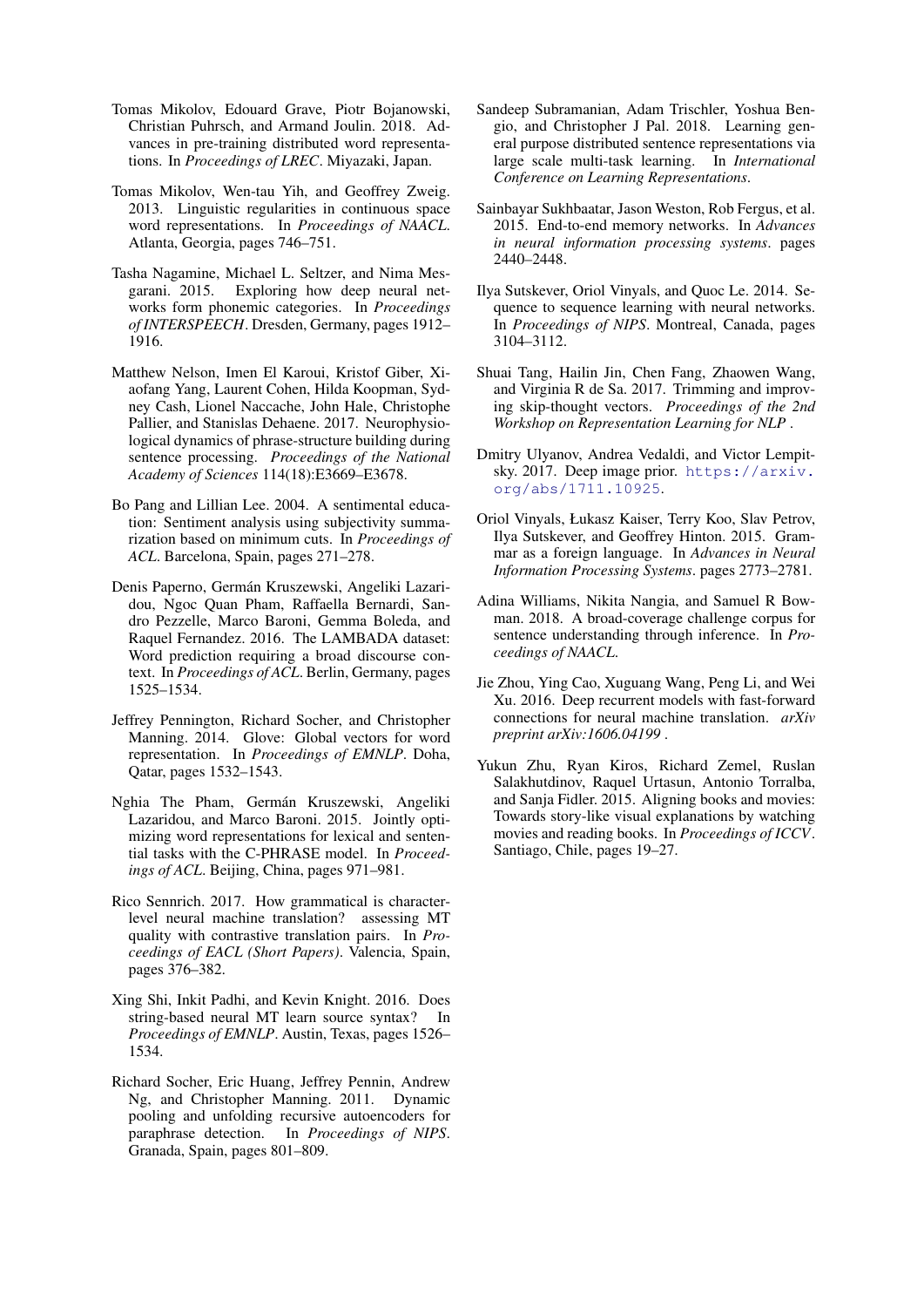# 7 Appendix

# Amazon Mechanical Turk survey

Subjects were recruited through the standard Amazon Mechanical Turk interface.<sup>[6](#page-11-0)</sup> We created independent surveys for the SOMO, CoordInv and BShift tasks. We asked subjects to identify which sentences were acceptable and which were anomalous/inverted. Participants were restricted to those based in an English-speaking country.

To maximize annotation quality, we created a control set. Two authors annotated 200 random sentences from each task in a blind pretest. Those sentences on which they agreed were included in the control set.

We collected at least 10 judgments per sentence, for 1k random sentences from each task. We only retained judgments by subjects that rated at least 10 control sentences with accuracy of at least 90%. After filtering, we were left with averages of 2.5, 2.9 and 12 judgments per sentence for SOMO, CoordInv and BShift, respectively. Responses were aggregated by majority voting, before computing the final accuracies.

We did not record any personal data from subjects, and we only used the judgments in aggregated format to produce the estimated human upper bounds reported in our tables.

### Further training details

Encoder training For seq2seq tasks, after hyper-parameter tuning, we chose 2-layer LSTM decoders with 512 hidden units. For NLI, we settled on a multi-layer perceptron with 100 hidden units. As is now common in NMT, we apply Byte Pair Encoding (BPE) [\(Sennrich,](#page-10-18) [2017\)](#page-10-18) to target sentences only, with 40k codes (see Table 1 in the main text for examples of transformed target sentences). We tune dropout rate and input embedding size, picking 1024 for BiLSTMs and 512 for Gated ConvNets. We use the Adam optimizer for BiLSTMs and SGD with momentum for Gated ConvNets (after Adam gave very poor results). The encoder representation is fed to the decoder at every time step. For model selection on the validation sets, we use BLEU score<sup>[7](#page-11-1)</sup> for NMT and AutoEncoder, perplexity for SkipThought and accuracy for Seq2Tree and NLI.

Table [3](#page-11-2) reports test set performance of the various architectures on the original training tasks. For NMT and Seq2Tree, we left out two random sets of 10k sentences from the training data for dev and test. The NLI dev and test sets are the ones of SNLI. Observe how results are similar for the three encoders, while, as discussed in the main text, they differ in terms of the linguistic properties their sentence embeddings are capturing. The last row of the table reports BLEU scores for our BiLSTM architecture trained with attention, showing that the architecture is on par with current NMT models, when attention is introduced. For comparison, our attention-based model obtains 37 BLEU score on the standard WMT'14 En-Fr benchmark.

| Model              | En-Fr | <b>En-De</b> | En-Fi | Seq2Tree | NLI                      |
|--------------------|-------|--------------|-------|----------|--------------------------|
| Gated ConvNet      | 25.9  | 17.0         | 14.2  | 52.3     | 83.5                     |
| <b>BiLSTM-last</b> | 27.3  | 17.9         | 14.3  | 55.2     | 84.0                     |
| BiLSTM-max         | 27.0  | 18.0         | 14.7  | 53.7     | 85.3                     |
| BiLSTM-Att         | 39.1  | 27.2.        | 21.9  | 58.4     | $\overline{\phantom{a}}$ |

<span id="page-11-2"></span>Table 3: Test results for training tasks. Figure of merit is BLEU score for NMT and accuracy for Seq2Tree and NLI.

Probing task training The probing task results reported in the main text are obtained with a MLP that uses the Sigmoid nonlinearity, which we found to perform better than Tanh. We tune the  $L^2$  regularization parameter, the number of hidden states (in [50, 100, 200]) and the dropout rate (in  $[0, 0.1, 0.2]$  on the validation set of each probing task. Only for WC, which has significantly more output classes (1000) than the other tasks, we report Logistic Regression results, since they were consistently better.

### Logistic regression results

Logistic regression performance approximates MLP performance (compare Table [4](#page-12-0) here to Table 2 in the main text). This suggests that most linguistic properties can be extracted with a linear readout of the embeddings. Interestingly, if we focus on a good model-training combination, such as BiLSTM-max trained on French NMT, the tasks where the improvement from logistic regression to MLP is relatively large  $(>\frac{3\%}{2})$  are those arguably requiring the most nuanced linguistic knowledge (TreeDepth, SOMO, CoordInv).

#### Downstream task results

We evaluate our architecture+training method combinations on the downstream tasks from the

<span id="page-11-0"></span><sup>6</sup><https://www.mturk.com/>

<span id="page-11-1"></span><sup>7</sup>MOSES multi-bleu.perl script [\(Koehn et al.,](#page-9-21) [2007\)](#page-9-21)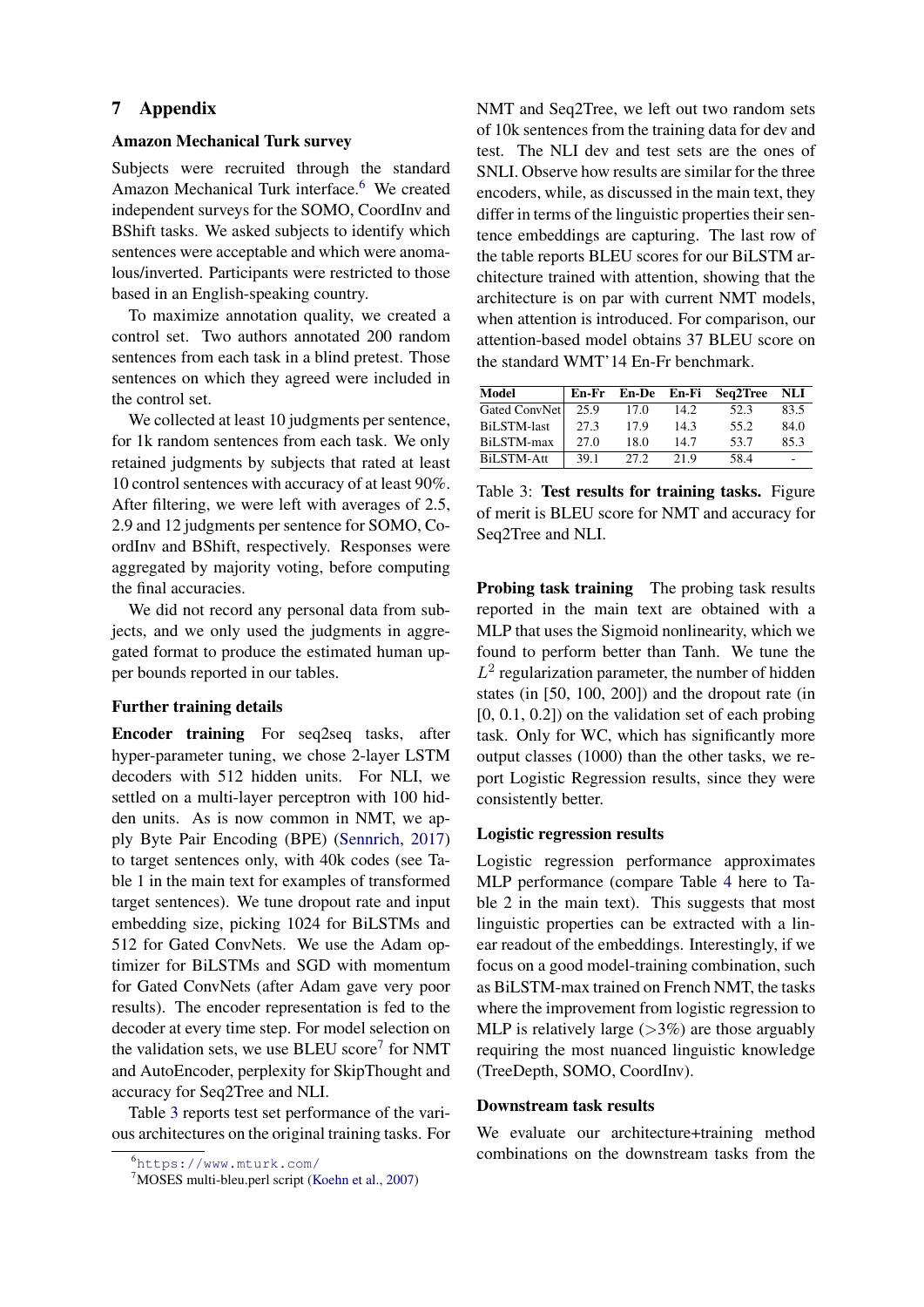| Task                 | SentLen                         | WC   | <b>TreeDepth</b> | <b>TopConst</b> | BShift | <b>Tense</b> | <b>SubjNum</b> | ObjNum | <b>SOMO</b> | CoordInv |
|----------------------|---------------------------------|------|------------------|-----------------|--------|--------------|----------------|--------|-------------|----------|
|                      | <b>Baseline</b> representations |      |                  |                 |        |              |                |        |             |          |
| Majority vote        | 20.0                            | 0.5  | 17.9             | 5.0             | 50.0   | 50.0         | 50.0           | 50.0   | 50.0        | 50.0     |
| Hum. Eval.           | 100                             | 100  | 84.0             | 84.0            | 98.0   | 85.0         | 88.0           | 86.5   | 81.2        | 85.0     |
| Length               | 100                             | 0.2  | 18.1             | 9.3             | 50.6   | 56.5         | 50.3           | 50.1   | 50.2        | 50.0     |
| NB-uni-tfidf         | 22.7                            | 97.8 | 24.1             | 41.9            | 49.5   | 77.7         | 68.9           | 64.0   | 38.0        | 50.5     |
| NB-bi-tfidf          | 23.0                            | 95.0 | 24.6             | 53.0            | 63.8   | 75.9         | 69.1           | 65.4   | 39.9        | 55.7     |
| <b>BoV</b> fastText  | 54.8                            | 91.6 | 32.3             | 63.1            | 50.8   | 87.8         | 81.9           | 79.3   | 50.3        | 52.7     |
| BiLSTM-last encoder  |                                 |      |                  |                 |        |              |                |        |             |          |
| Untrained            | 32.6                            | 43.8 | 24.6             | 74.1            | 52.2   | 83.7         | 82.8           | 71.8   | 49.9        | 64.5     |
| AutoEncoder          | 98.9                            | 23.3 | 28.2             | 72.5            | 60.1   | 80.0         | 81.2           | 76.8   | 50.7        | 62.5     |
| NMT En-Fr            | 82.9                            | 55.6 | 35.8             | 79.8            | 59.6   | 86.0         | 87.6           | 85.5   | 50.3        | 66.1     |
| NMT En-De            | 82.7                            | 53.1 | 35.2             | 80.1            | 58.3   | 86.6         | 88.3           | 84.5   | 50.5        | 66.1     |
| NMT En-Fi            | 81.7                            | 52.6 | 35.2             | 79.3            | 57.5   | 86.5         | 84.4           | 82.6   | 50.5        | 65.9     |
| Seq2Tree             | 93.2                            | 14.0 | 46.4             | 88.5            | 74.9   | 87.3         | 90.5           | 89.7   | 50.6        | 63.4     |
| SkipThought          | 59.5                            | 35.9 | 30.2             | 73.1            | 58.4   | 88.7         | 78.4           | 76.4   | 53.0        | 64.6     |
| <b>NLI</b>           | 71.6                            | 47.3 | 28.4             | 67.4            | 53.3   | 77.3         | 76.6           | 69.6   | 51.6        | 64.7     |
| BiLSTM-max encoder   |                                 |      |                  |                 |        |              |                |        |             |          |
| Untrained            | 66.2                            | 88.8 | 43.1             | 68.8            | 70.3   | 88.7         | 84.6           | 81.7   | 73.0        | 69.1     |
| AutoEncoder          | 98.5                            | 17.5 | 42.3             | 71.0            | 69.5   | 85.7         | 85.0           | 80.9   | 73.0        | 70.9     |
| NMT En-Fr            | 79.3                            | 58.3 | 45.7             | 80.5            | 71.2   | 87.8         | 88.1           | 86.3   | 69.9        | 71.8     |
| NMT En-De            | 78.2                            | 56.0 | 46.9             | 81.0            | 69.8   | 89.1         | 89.7           | 87.9   | 71.3        | 73.5     |
| NMT En-Fi            | 77.5                            | 58.3 | 45.8             | 80.5            | 69.7   | 88.2         | 88.9           | 86.1   | 71.9        | 72.8     |
| Seq2Tree             | 91.8                            | 10.3 | 54.6             | 88.7            | 80.0   | 89.5         | 91.8           | 90.7   | 68.6        | 69.8     |
| SkipThought          | 59.6                            | 35.7 | 42.7             | 70.5            | 73.4   | 90.1         | 83.3           | 79.0   | 70.3        | 70.1     |
| <b>NLI</b>           | 65.1                            | 87.3 | 38.5             | 67.9            | 63.8   | 86.0         | 78.9           | 78.5   | 59.5        | 64.9     |
| GatedConvNet encoder |                                 |      |                  |                 |        |              |                |        |             |          |
| Untrained            | 90.3                            | 17.1 | 30.3             | 47.5            | 62.0   | 78.2         | 72.2           | 70.9   | 61.4        | 59.1     |
| AutoEncoder          | 99.3                            | 16.8 | 41.9             | 69.6            | 68.1   | 85.4         | 85.4           | 82.1   | 69.8        | 70.6     |
| <b>NMT</b> En-Fr     | 84.3                            | 41.3 | 36.9             | 73.8            | 63.7   | 85.6         | 85.7           | 83.8   | 58.8        | 68.1     |
| NMT En-De            | 87.6                            | 49.0 | 44.7             | 78.8            | 68.8   | 89.5         | 89.6           | 86.8   | 69.5        | 70.0     |
| NMT En-Fi            | 89.1                            | 51.5 | 44.1             | 78.6            | 67.2   | 88.7         | 88.5           | 86.3   | 68.3        | 71.0     |
| Seq2Tree             | 94.5                            | 8.7  | 53.1             | 87.4            | 80.9   | 89.6         | 91.5           | 90.8   | 68.3        | 71.6     |
| SkipThought          | 73.2                            | 48.4 | 40.4             | 76.2            | 71.6   | 89.8         | 84.0           | 79.8   | 68.9        | 68.0     |
| <b>NLI</b>           | 70.9                            | 29.2 | 38.8             | 59.3            | 66.8   | 80.1         | 77.7           | 72.8   | 69.0        | 69.1     |

<span id="page-12-0"></span>Table 4: Probing task accuracies with Logistic Regression. Taking pre-learned sentence embeddings as input.



<span id="page-12-2"></span>Figure 3: Evolution of probing tasks results wrt. embedding size. The sentence representations are generated by a BiLSTM-max encoder trained on either NLI or NMT En-Fr, with increasing sentence embedding size.

SentEval toolkit.<sup>[8](#page-12-1)</sup> See documentation there for the tasks, that range from subjectivity analysis to question-type classification, to paraphrase detection and entailment. Also refer to the SentEval page and to [Conneau et al.](#page-9-2) [\(2017\)](#page-9-2) for the specifics of training and figures of merit for each task. In all cases, we used as input our pre-trained embeddings without fine-tuning them to the tasks. Results are reported in Table [5.](#page-13-0)

We replicate the finding of Conneau and colleagues about the effectiveness of the BiLSTM architecture with max pooling, that has also a slight edge over GatedConvNet (an architecture they did not test). As for the probing tasks, we again notice that BiLSTM-max is already effective without training, and more so than the alternative architec-

<span id="page-12-1"></span><sup>8</sup>[https://github.com/facebookresearch/](https://github.com/facebookresearch/SentEval) Sent Eval